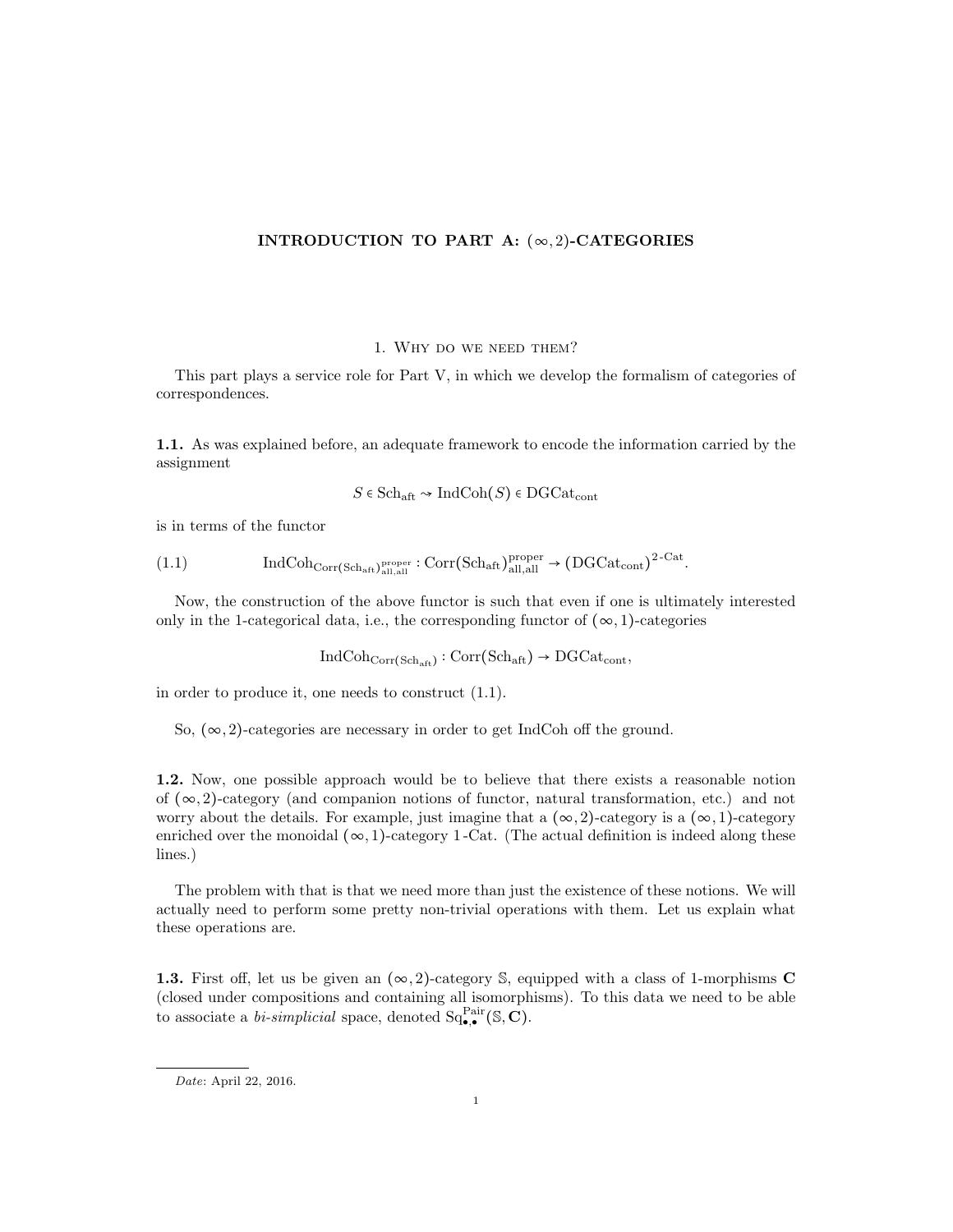The corresponding space of  $(m, n)$ -simplices is that of diagrams



where the horizontal arrows are arbitrary 1-morphisms in S, and the vertical arrows are 1 morphisms that belong to  $C$ , and each square represents a (not necessarily invertible) 2morphism.

Moreover, we need the assignment

$$
(\mathbb{S},\mathbf{C})\rightsquigarrow \mathrm{Sq}^{\mathrm{Pair}}_{\bullet,\bullet}(\mathbb{S},\mathbf{C}),
$$

viewed as a functor from the category 2-Cat<sup>Pair</sup> of pairs (\$, C) to the category Spc<sup>∆°</sup><sup>°</sup>  $\alpha$ <sup>op</sup>×△<sup>°</sup><sup>p</sup> of bi-simplicial spaces, to be *fully faithful* with essential image given by some explicit conditions (see [Chapter A.1, Theorem 5.2.3] for the latter).

**1.4.** Secondly, for a pair of  $(\infty, 2)$ -categories S and T, in addition to the  $(\infty, 2)$ -category Funct( $\mathcal{S}, \mathbb{T}$ ) of functors  $\mathcal{S} \to \mathbb{T}$ , we need to be able to form its two enlargements, denoted

Funct( $\mathcal{S}, \mathbb{T}$ )<sub>right-lax</sub> and Funct( $\mathcal{S}, \mathbb{T}$ )<sub>left-lax</sub>,

respectively, that have the same class of objects, but where we allow as 1-morphisms right-lax (resp., left-lax) natural transformations (see [Chapter A.1, Sect. 3.2.7] for the definition).

1.5. While the previous two properties of the sought-for notion of  $(\infty, 2)$ -category can still be taken for granted, the next one cannot. We will need to be able to perform the following manipulation:

For a 1-morphism in an  $(\infty, 2)$ -category, it makes sense to ask whether this 1-morphism admits a left or right adjoint (these are notions that take place in the underlying *ordinary* 2-category). Given a functor  $\mathbb{S} \to \mathbb{T}$ , we shall say that it is right (resp., left) *adjointable* if for every 1-morphism in S, its image in T admits a right (resp., left) adjoint.

Let

$$
\mathrm{Funct}(\mathbb{S}, \mathbb{T})^R_{\mathrm{right-lax}} \subset \mathrm{Funct}(\mathbb{S}, \mathbb{T})_{\mathrm{right-lax}}
$$

and

$$
\mathrm{Funct}(\mathbb{S},\mathbb{T})^L_{\mathrm{left-lax}}\subset \mathrm{Funct}(\mathbb{S},\mathbb{T})_{\mathrm{left-lax}}
$$

be the full  $(\infty, 2)$ -subcategories that correspond to functors that are left (resp., right) adjointable.

What we need is to have a canonical equivalence

(1.2) 
$$
\text{Funct}(\mathbb{S}, \mathbb{T})^R_{\text{right-lax}} \simeq \text{Funct}(\mathbb{S}^{1\&2\text{-op}}, \mathbb{T})^L_{\text{left-lax}},
$$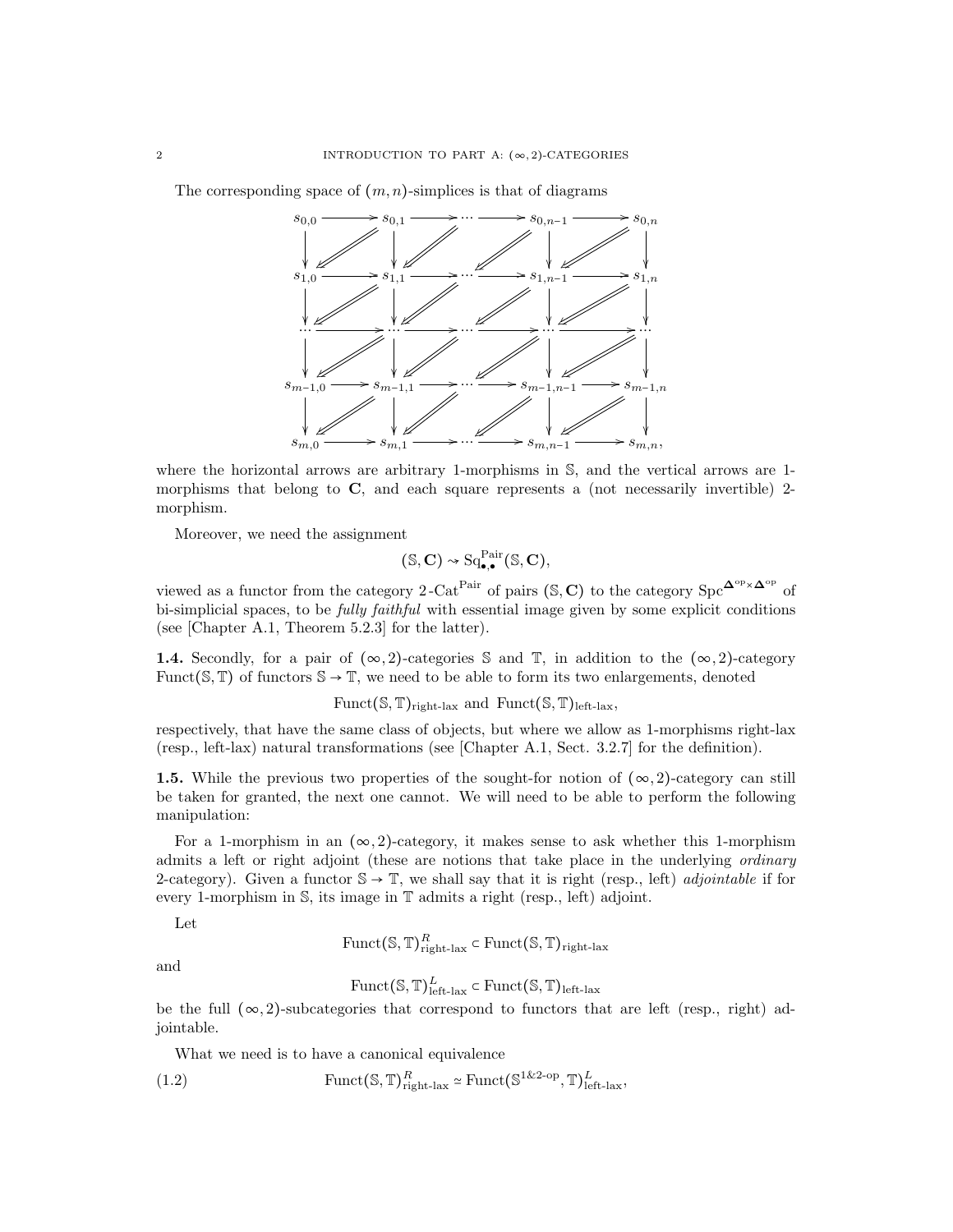given by passage to adjoint 1-morphisms.

The construction of this equivalence will be the subject of [Chapter A.3].

**1.6.** That said, it is a sensible strategy to get the idea of how we approach ( $\infty$ , 2)-categories by reading the rest of this introduction, and skipping the bulk of Part A on the first pass.

2. SETTING UP THE THEORY OF  $(\infty, 2)$ -CATEGORIES

**2.1.** In [Chapter A.1] we define what we mean by  $(\infty, 2)$ -categories.

The idea is to mimic the approach to  $(\infty, 1)$ -categories via *complete Segal spaces*. And this is what one obtains if one wants to express the idea is that an  $(\infty, 2)$ -category is just an  $(\infty, 1)$ -category, enriched over 1 -Cat: we upgrade the spaces of morphisms to  $(\infty, 1)$ -categories.

**2.2.** So, for us the datum of an  $(\infty, 2)$ -category S is that of a *simplicial*  $(\infty, 1)$ -category that we denote  $Seq_{\bullet}(\mathbb{S})$  (here "Seq" stands for sequences).

Namely, the  $(\infty, 1)$ -category  $Seq_0(\mathbb{S})$  is actually a *space*, formed by objects of S. I.e., it is the same as one of the underlying  $(\infty, 1)$ -category  $\mathbb{S}^{1-\text{Cat}}$ , obtained by discarding non-invertible 1-morphisms in S.

The  $(\infty, 1)$ -category  $Seq_1(\mathbb{S})$  has as objects 1-morphisms in S. Again, these are the same as objects of  $Seq_1(\mathbb{S}^{1-Cat})$ .

However, whereas the latter is a *space* (i.e.., we only allow homotopies between 1-morphisms in  $\mathbb{S}^{1-{\rm Cat}}$ ), in the case of  $\text{Seq}_1(\mathbb{S})$ , we have non-invertible morphisms. Namely, morphisms between two objects  $s_0 \stackrel{\alpha}{\rightarrow} s_1$  and  $s_0 \stackrel{\beta}{\rightarrow} s_1$  are 2-morphisms  $\alpha \Rightarrow \beta$  in S.

The higher  $Seq_n(\mathcal{S})$  have as objects sequences

$$
s_0\to s_1\to\ldots\to s_{n-1}\to s_n
$$

of objects of S, and as morphisms sequences of 2-morphisms



**2.3.** Formally, we define the  $(\infty, 1)$ -category of  $(\infty, 2)$ -categories 2-Cat to be a full subcategory in 1-Cat<sup> $\Delta^{\circ p}$ </sup>, given by explicit conditions that are analogous to the condition on an object of  $\text{Spc}^{\mathbf{\Delta}^{\text{op}}}$  to be a complete Segal space.

In [Chapter A.1, Sect. 2.4] we introduce the main example of  $(\infty, 2)$ -category: this is the  $(\infty, 2)$ -category of  $(\infty, 1)$ -categories, denoted **1**-Cat.

The  $(\infty, 2)$ -category 1 - Cat plays the same role vis-à-vis 2 -Cat as the  $(\infty, 1)$ -category Spc vis- $\grave{a}$ -vis 1 -Cat. In particular, it is the recipient of the 2-categorical Yoneda functor, discussed below.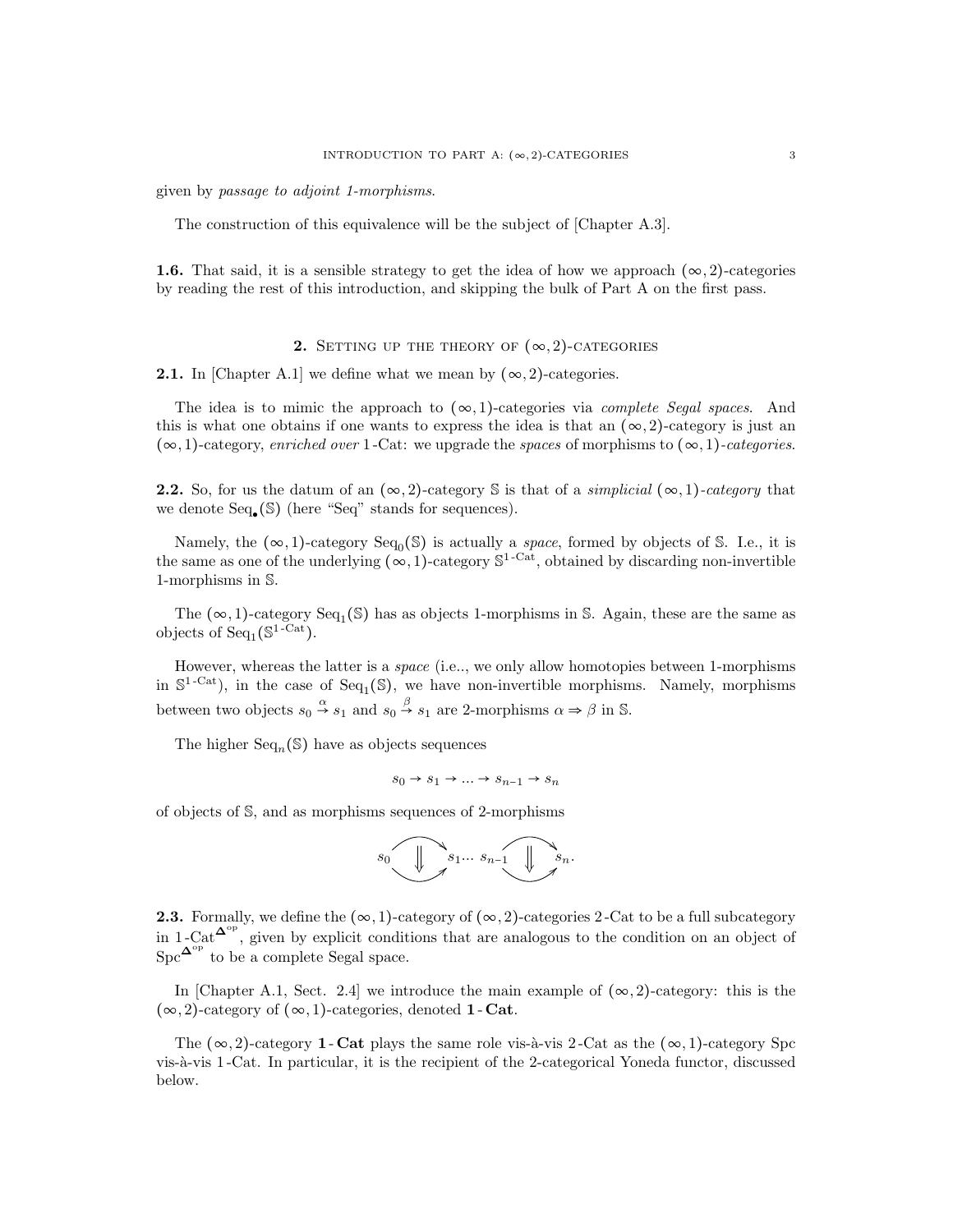**2.4.** The above definition  $(\infty, 2)$ -categories is amenable to introducing the notion of right-lax functor S  $\rightarrow$  T between two ( $\infty$ , 2)-categories S to T. The idea of right-lax functors is that they do not strictly preserve compositions of 1-morphisms, but only do so up to (not necessarily invertible) 2-morphisms.

By definition, right-lax functors  $\mathbb{S} \rightarrow \mathbb{T}$  are functors (subject to a certain non-degeneracy conditions) between the coCartesian fibrations

$$
\mathbb{S}^{\oint} \to \mathbf{\Delta}^{\mathrm{op}} \text{ and } \mathbb{T}^{\oint} \to \mathbf{\Delta}^{\mathrm{op}}
$$

corresponding to

$$
\mathrm{Seq}_\bullet(\mathbb{S}): \Delta^{\mathrm{op}} \to 1\text{-}\mathrm{Cat} \ \text{ and } \ \mathrm{Seq}_\bullet(\mathbb{T}): \Delta^{\mathrm{op}} \to 1\text{-}\mathrm{Cat},
$$

respectively, see [Chapter A.1, Sect. 3.1].

**2.5.** Having defined right-lax functors, we can now define the  $(\infty, 2)$ -category

 $Funct(S, T)_{right-last}.$ 

Namely, for a test  $(\infty, 2)$ -category X, the space of maps

$$
\mathbb{X} \to \mathrm{Funct}(\mathbb{S}, \mathbb{T})_{\mathrm{right-lax}}
$$

is a certain full subspace in the space of right-lax functors  $\mathbb{X} \times \mathbb{S} \rightarrow \mathbb{T}$ , see [Chapter A.1, Sect. 3.2.7]. Namely, we take those right-lax functors that:

- For every  $x \in \mathbb{X}$  the corresponding right-lax functor  $\{x\} \times \mathbb{S} \to \mathbb{T}$  is strict;
- For every  $s \in \mathbb{S}$  the corresponding right-lax functor  $\mathbb{X} \times \{s\} \to \mathbb{T}$  is strict;
- For every  $x_0 \stackrel{\alpha}{\rightarrow} x_1$  and  $s_0 \stackrel{\beta}{\rightarrow} s_1$ , the 2-morphism in  $\mathbb{T}$ , corresponding to the composition

,

$$
(x_0, s_0) \stackrel{(\alpha, \mathrm{id})}{\longrightarrow} (x_1, s_0) \stackrel{(\mathrm{id}, \beta)}{\longrightarrow} (x_1, s_1)
$$

is invertible.

**2.6.** Having defined the  $(\infty, 2)$ -categories Funct(S, T)<sub>right-lax</sub>, we can define the functor

(2.1) 
$$
\mathrm{Sq}^{\mathrm{Pair}} : 2\text{-Cat}^{\mathrm{Pair}} \to \mathrm{Spc}^{\mathbf{\Delta}^{\mathrm{op}} \times \mathbf{\Delta}^{\mathrm{op}}}
$$

mentioned in Sect. 1.3.

Namely, given a pair  $(\mathbb{S}, \mathbb{C})$ , we let the space of  $(m, n)$ -simplices in  $Sq_{\bullet, \bullet}^{\text{Pair}}(\mathbb{S}, \mathbb{C})$  be the subspace of the space of functors

$$
[m] \rightarrow
$$
 Funct $([n], \mathbb{S})$ <sub>right-lax</sub>,

such that for every  $i \in [n]$ , the corresponding functor  $[m] \rightarrow \mathbb{S}$  factors through C.

2.7. We made the decision to leave some statements in [Chapter A.1] without proof. The majority of the these have to do with the notion of Gray product. The most important of them is the theorem that says that the functor  $(2.1)$  is fully faithful. The missing proofs will be supplied elsewhere.

## 3. THE REST OF PART A

**3.1.** We start [Chapter A.2] by upgrading the structure of  $(\infty, 1)$ -category on the totality of  $(\infty, 2)$ -categories to that of  $(\infty, 2)$ -category. We denote the latter by 2 - Cat, so that

$$
(2-{\mathbf{Cat}})^{1-{\mathbf{Cat}}}=2{\text{-Cat}}.
$$